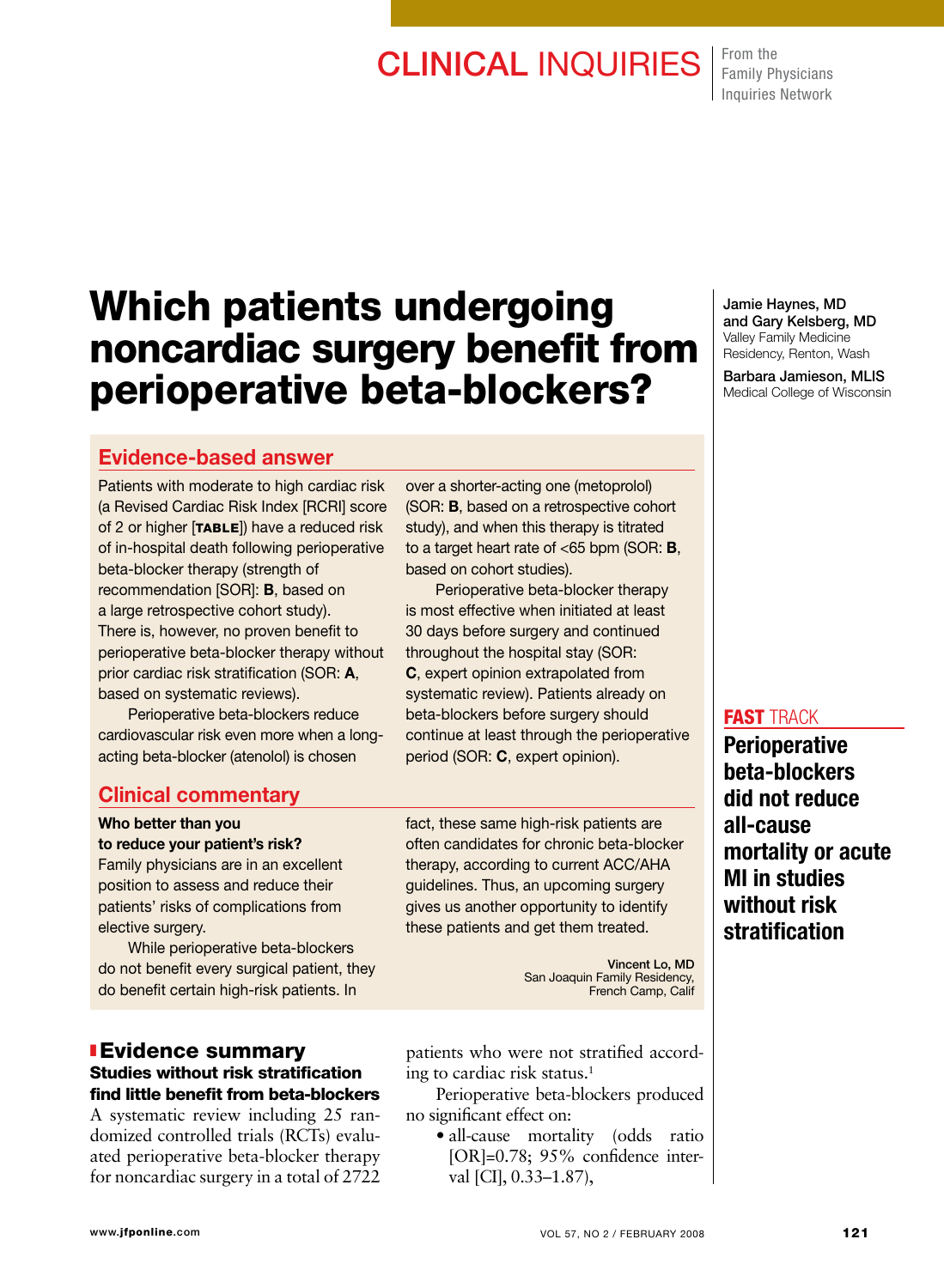### **TABLE**

### Before surgery, calculate your patient's cardiac risk

Assign 1 point for each of the following, and total:

- High-risk surgery (intraperitoneal, intrathoracic, or suprainguinal vascular procedures)
- History of ischemic heart disease
- History of heart failure
- History of cerebrovascular disease
- Diabetes mellitus treated with insulin
- Serum creatinine >2.0 mg/dL

| <b>POINTS</b> | <b>CLASS</b> | <b>RISK OF MAJOR</b><br><b>CARDIAC EVENT*</b> |
|---------------|--------------|-----------------------------------------------|
| O             |              | 0.4%                                          |
| 1             | Ш            | 0.9%                                          |
| $\mathcal{P}$ | Ш            | 6.6%                                          |
| $3+$          | N            | 11%                                           |

\*Major cardiac event includes myocardial infarction, pulmonary edema, ventricular fibrillation, primary cardiac arrest, and complete heart block. *Source:* Lee et al, 1999.4

- acute myocardial infarction (OR=0.59; 95% CI, 0.25–1.39),
- atrial fibrillation/flutter and other supraventricular arrhythmias (OR=0.43; 95% CI, 0.14–1.37), or
- length of hospital stay (weighted mean difference, –5.6 days; 95%  $CI, -12.2, 1.04$ .

However, in this review perioperative beta-blocker therapy reduced perioperative myocardial ischemia (OR=0.38; 95% CI, 0.21–0.69), and increased 2 adverse outcomes: hemodynamically significant bradycardia (OR=1.98; 95% CI, 1.08– 3.66) and hypotension requiring treatment (OR=2.52; 95% CI, 1.94-3.28).<sup>1</sup> This study was limited by the inconsistent definition and assessment of outcomes among the individual trials.

No effect on total mortality, but a benefit in a composite outcome. An earlier systematic review with 22 RCTs and 2437 total patients, that was also not stratified according to cardiac risk status, found no effect from perioperative beta-blockers on total mortality or cardiovascular mortality alone. However, it did demonstrate a composite outcome of reduced cardiovascular mortality, reduced nonfatal myocardial infarction, and reduced nonfatal cardiac arrest (relative risk [RR]=0.44; 95% CI, 0.20–0.97) 30 days after surgery.2

### Beta-blockers benefit certain high-risk patients

A retrospective cohort study evaluated the effect of perioperative beta-blocker therapy on perioperative mortality, according to preoperative RCRI assessment.3 The study population included 663,635 adults (mean age, 62 years) undergoing major noncardiac surgery at 329 US hospitals. Researchers calculated individual RCRI scores (TABLE).<sup>4</sup> Half the patients had an RCRI of 0, 38% had an RCRI of 1, 10% had an RCRI of 2, and only 2% had an RCRI of 3 or greater.

Be wary of beta-blockers in low-risk patients. In the 580,665 patients with low cardiac risk, perioperative beta-blocker therapy increased the risk of in-hospital death: for all patients with an RCRI of 0: OR=1.36 (95% CI, 1.27–1.45); number needed to harm (NNH)=208; for all patients with an RCRI of 1: OR=1.09 (95% CI, 1.01–1.19); NNH=504).

A different story for high-risk cardiac patients. Perioperative beta-blocker therapy reduced the risk of in-hospital death in patients with an RCRI of 2 (OR=0.88; 95% CI, 0.80–0.98; number needed to treat [NNT]=227), an RCRI of 3 (OR=0.71; 95% CI, 0.63–0.80; NNT=62), or an RCRI of 4 or more (OR=0.58; 95% CI, 0.50–0.67; NNT=33).

### Long-acting beta-blockers = fewer MIs

A population-based, retrospective cohort analysis with 37,151 patients over 65 years of age compared perioperative betablocker therapy using atenolol (a longacting beta-blocker) with metoprolol (a shorter-acting beta-blocker) for elective surgery.<sup>5</sup> Investigators excluded patients with symptomatic coronary disease.

# IN THE TRACK CASE TRACK CONTROLLED A SAFEKEEPING CONTROLLED A SAFEKEEPING CONTROLLED IN THE CASE IN THE CASE OF TRACK CASE IN THE CASE OF TRACK CASE IN THE CASE IN THE CASE OF THE CASE OF THE CASE OF THE CASE OF THE CASE O **FAST TRACK**

**Perioperative** beta-blockers reduced the risk of in-hospital death in patients with moderate to high cardiac risk—an RCRI of 2 or more